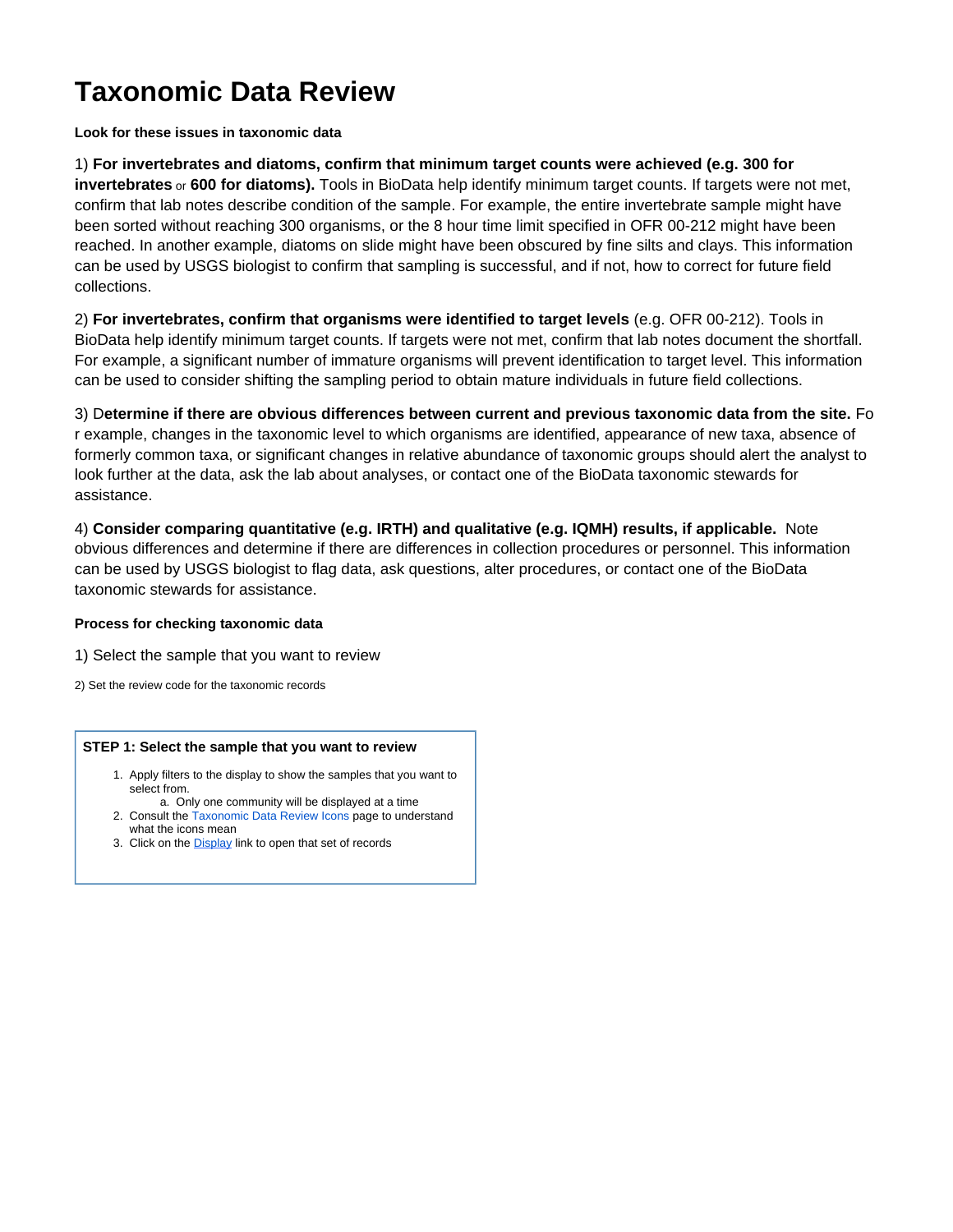|         |                                  |                                  |                         |                                                      |                   |                   |                                      |                     | Idaho Water Science Center - Dorene E MacCoy |
|---------|----------------------------------|----------------------------------|-------------------------|------------------------------------------------------|-------------------|-------------------|--------------------------------------|---------------------|----------------------------------------------|
|         | Data Release Status              | <b>Study Reaches</b>             |                         | Physical Samples                                     | Community Samples | Manage Lab Orders | <b>Review Taxa Records</b>           |                     |                                              |
|         | <b>Find Taxonomic Result Set</b> |                                  |                         |                                                      |                   |                   | <b>Click for help</b>                |                     | Getting Started - Taxonomic Result Review    |
|         | $\blacktriangle$ Filter list by: |                                  |                         |                                                      |                   |                   |                                      |                     |                                              |
|         | ⊙ Fish                           |                                  | $\bigcirc$ Invertebrate | O Algae                                              |                   | Results:          |                                      | $\mathbf{v} \times$ |                                              |
| Site:   |                                  |                                  |                         |                                                      |                   | Reviewed:<br>۹    |                                      |                     | $\mathbf{v} \times$                          |
|         |                                  |                                  |                         |                                                      |                   |                   |                                      |                     | Clear all filters                            |
|         |                                  |                                  |                         |                                                      |                   |                   |                                      |                     |                                              |
|         | Page                             | $1$ of $1$ $\blacktriangleright$ | æ<br>Page Size:         | 15                                                   |                   |                   |                                      |                     | Displaying Found 1 - 7 c                     |
| Actions |                                  | Sidno $\triangle$                | Review<br>Complet       | Sample Type +                                        | Collection Date.  | Site Number       | Site Name                            |                     |                                              |
| Display |                                  | BDB-000051515                    | تقامع                   | <b>FISH</b>                                          | 2011-10-20        | 13203760          | BOISE RIVER AT ECKERT RD NR BOISE ID |                     |                                              |
| Display |                                  | BDB-000051518                    |                         | <b>Filled in icon means</b><br>all records have been | $D11 - 10 - 24$   | 13203760          | BOISE RIVER AT ECKERT RD NR BOISE ID |                     |                                              |
| Display |                                  | BDB-000051523                    |                         | reviewed                                             | 011-10-25         | 13210050          | BOISE RIVER NR MIDDLETON ID          |                     |                                              |
| Display |                                  | BDB-000051524                    | فافد                    | <b>FISH</b>                                          | 2011-10-25        | 13210050          | BOISE RIVER NR MIDDLETON ID          |                     |                                              |
| Display |                                  | BDB-000051528                    | <b>SAIN</b>             | <b>FISH</b>                                          | 2011-10-26        | 13213030          | BOISE RIVER AT MOUTH NR PARMA ID     |                     |                                              |
| Display |                                  | BDB-000051529                    | <b>SAIN</b>             | <b>FISH</b>                                          | 2011-10-26        | 13213030          | BOISE RIVER AT MOUTH NR PARMA ID     |                     |                                              |

#### <span id="page-1-0"></span>**STEP 2: Set their review code for the taxonomic records**

- You can use the column sort and resizing features to examine your data and look for outliers
- The left hand summary panel can be hidden

Click to open sample<br>info data screen

- You need to set the review code for **every** record
- **Beware** if your data set is large it may be spread across several pages (note "Page Size" and "Page x of y" below)
	- the 'select all' check box may not select all the records you might want to consider using the "Set ALL Results
		- to:" option at the bottom of the page.
- Return to the sample/lab order list and make sure the [Taxonomic](https://my.usgs.gov/confluence/display/biodata/Taxonomic+Data+Review+Icons) [Data Review Icon](https://my.usgs.gov/confluence/display/biodata/Taxonomic+Data+Review+Icons) is filled in appropriately
	- If it's not, you missed some records or made some errors.

#### **Review Status definitions**

Click to display taxa<br>count records

- **Awaiting Review**: Default state given every result record when it is created.
- **Reviewed and Accepted**: Reviewer has reviewed and  $\bullet$ accepted the result.
- **Reviewed and Rejected**: Reviewer has rejected the record. One rejection in a result set means that none of the results in the result set will be published to BioData Retrieval.
- **Presumed Satisfactory:** Result is neither accepted or rejected, but will not inhibit the transfer of the result set to BioData Retrieval.